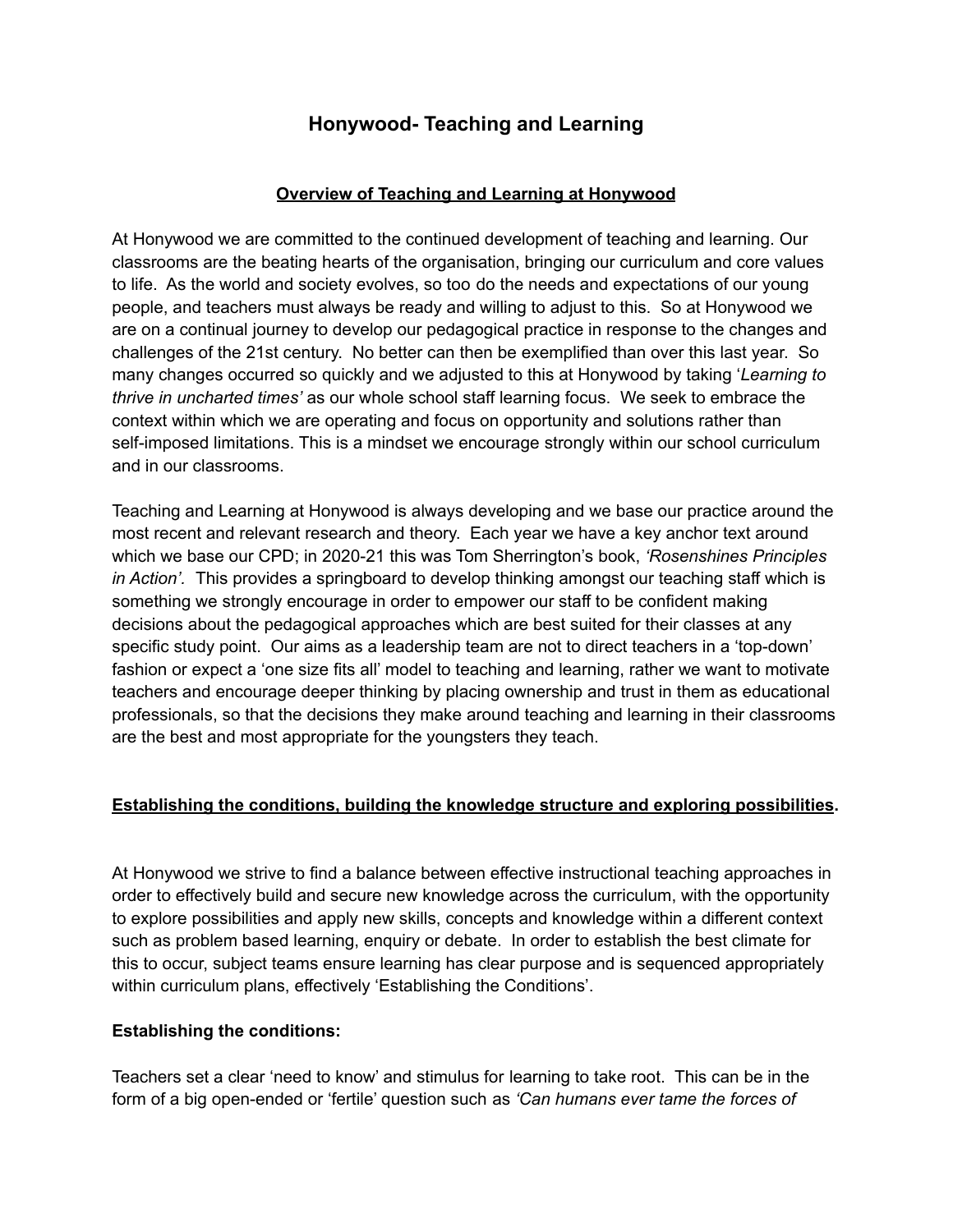*nature?'* This open ended geographical enquiry could be accompanied with a range of articles, short clips or pictures relating to natural disasters which then generates a discussion and questions from learners around which learning can then be framed or centred. It is clear that when an individual has an emotional connection to material or stimulus then they will find connection and meaning through it and this leads to high levels of engagement and intrinsic motivation. This might be the start of developing what we might call 'awe and wonder'. Once these conditions and expectations are set, learners are ready and receptive to being guided through the process of study towards mastery of knowledge acquisition and application of skills.

# **Building the Knowledge Structure:**

The next step in the journey is to build the knowledge structure. This is where teachers will often adopt what Tom Sherrington terms a 'Mode A' teaching style. This can be seen through deliberate practice in learning sessions as retrieval activities, carefully sequenced conceptual knowledge acquisition and high level modelling by teachers to set a challenging and high level of expectation for all learners. Questioning is a key tool used by teachers to help scaffold this challenge so that learners are all appropriately stretched and challenged, but also supported to fulfil their potential in sessions. Teachers structure questions in order to promote deeper, more profound levels of thinking where relevant and will re-frame questions for learners to be more reflective and develop understanding themselves. Learners are then provided with opportunities to practice newly acquired knowledge, concepts and skills and 'responsive teaching' takes place in order to assess learners both formatively and then summatively which will inform their next steps. Learners will regularly be given opportunities to reflect on their learning and to then improve or re-draft work based upon feedback given. This enables learners to 'close the gaps' in their learning and therefore to continually move forwards.

# **Exploring the Possibilities:**

Depending upon the curriculum aims and intent, once the knowledge structure has been built, teachers may then plan for learners to 'explore the possibilities'. This provides opportunities for learners to apply their knowledge and skills within a different context, scenario or perhaps problem based activity. Pedagogical approaches which support this type of learning are known as a 'Mode B' teaching. This could be an open ended task such as learners in History using their knowledge of the Versailles Treaty which they will have developed in the 'Building the Knowledge structure ' phase, to then create their own version, and justify their choices and decisions. A much deeper level of thinking is required to access this and a thorough knowledge base is required beforehand. By thinking through such a problem, learners will be able to think more critically, evaluatively and synthetically leading to a much better grasp and mastery of the topic overall. This approach often inspires awe and wonder within the subject and helps to develop the strong emotional connection to the learning taking place.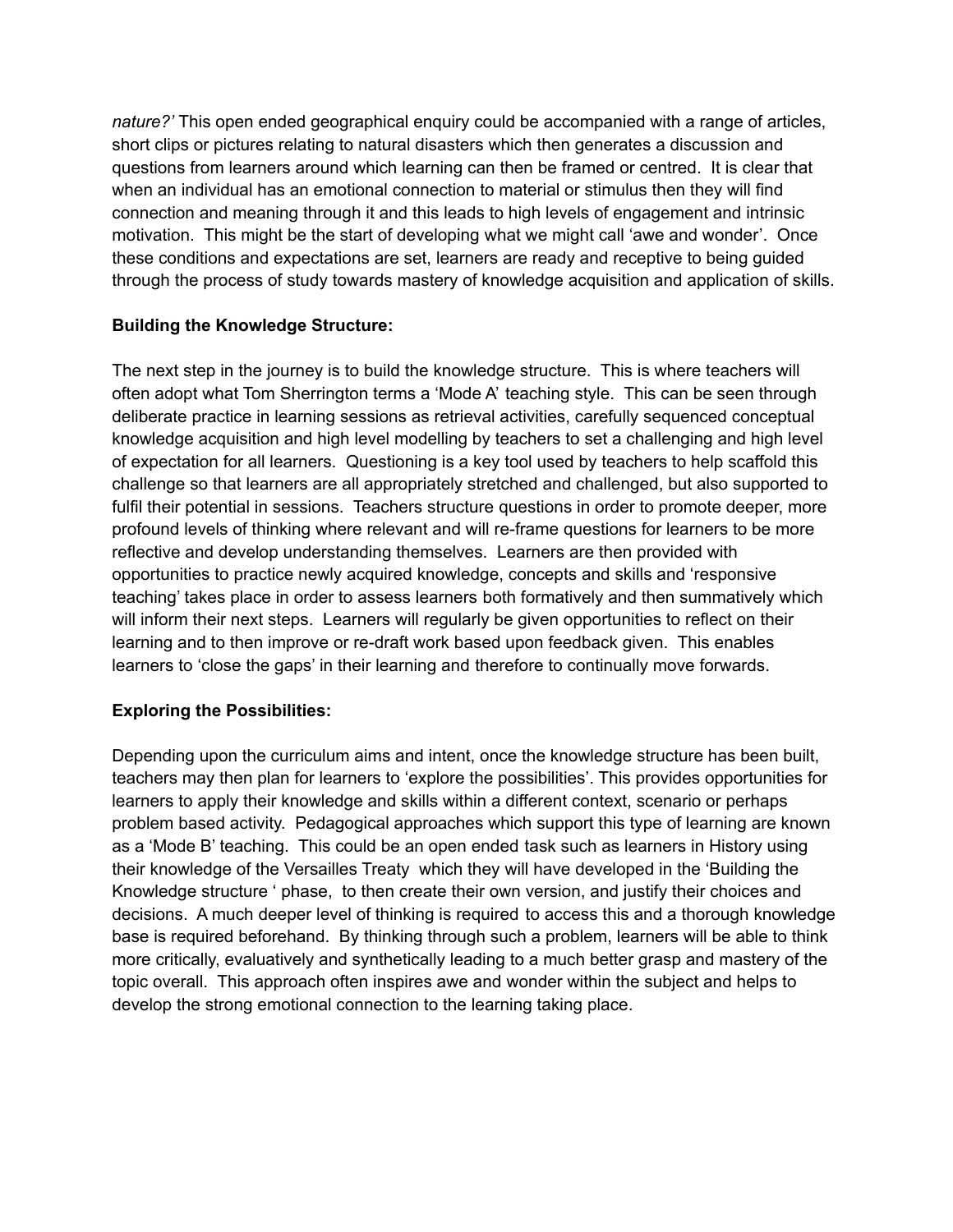# **Empowering learners through developing thinking and preparing them for 21st Century challenges.**

A strong emphasis on teaching and learning at Honywood is developing learners' thinking and not simply their ability to memorise facts and answer exam questions by rote learning . We don't want learners to be passive; we want them instead to actively discover information and to understand what it is like to think as a scientist, historian, geographer, linguist or artist. As teachers we don't want to just tell learners information and what to do, we want them to discover information, to feel empowered to find out the answers to the questions they have. We want learners to understand how to learn effectively and to then develop the crucial 21st century skills of understanding and evaluating the validity and reliability of contemporary knowledge claims. With so much easily accessible information readily available to them across the various media platforms, learners need to be able to substantiate and assess knowledge validity. In order to embrace both the challenges and opportunities of the 21st century, we provide every learner with a loan device (ipad). These devices act as a digital tool for personal organisation such as timetables, calendars, diaries, but also as a powerful learning tool. These do not replace books and pens, but enhance learners' ability to 'explore the possibilities' more effectively through research, subject specific learning apps, revision tools and of course learning platforms such as Google Classroom in order to share resources, upload learning and receive feedback. With this being the usual way of working, learners were able to transition seamlessly to a remote learning session as needed through covid lockdowns with the addition of access to live learning sessions virtually. As a result of working in a remote setting, we have honed our skills further and are subsequently able to to provide a range of pre recorded sessions and activities which learners can continue to access for revision and to support with independent study.

# **Evaluating and developing the quality of teaching and learning at Honywood**

# **Overview of evaluating and developing T&L**

At Honywood we are always open to developing our teaching and learning and have been positive and constructive over the lessons learnt through lockdown using this technology. The ipads feature strongly within our curriculum and teaching and learning at Honywood, but are not our primary function. It is quite possible to observe a learning session and not see an ipad used at all. We place our trust in the professional and decisional capital of our teachers to form their own decisions around what pedagogy to apply within their classrooms and this is constantly developed and improved through our own internal evaluation of the quality of teaching and learning within all subjects.

Evaluation of teaching and learning occurs at 3 scales;

• Subject Leaders- Ownership of the quality and development of T&L in Subject Teams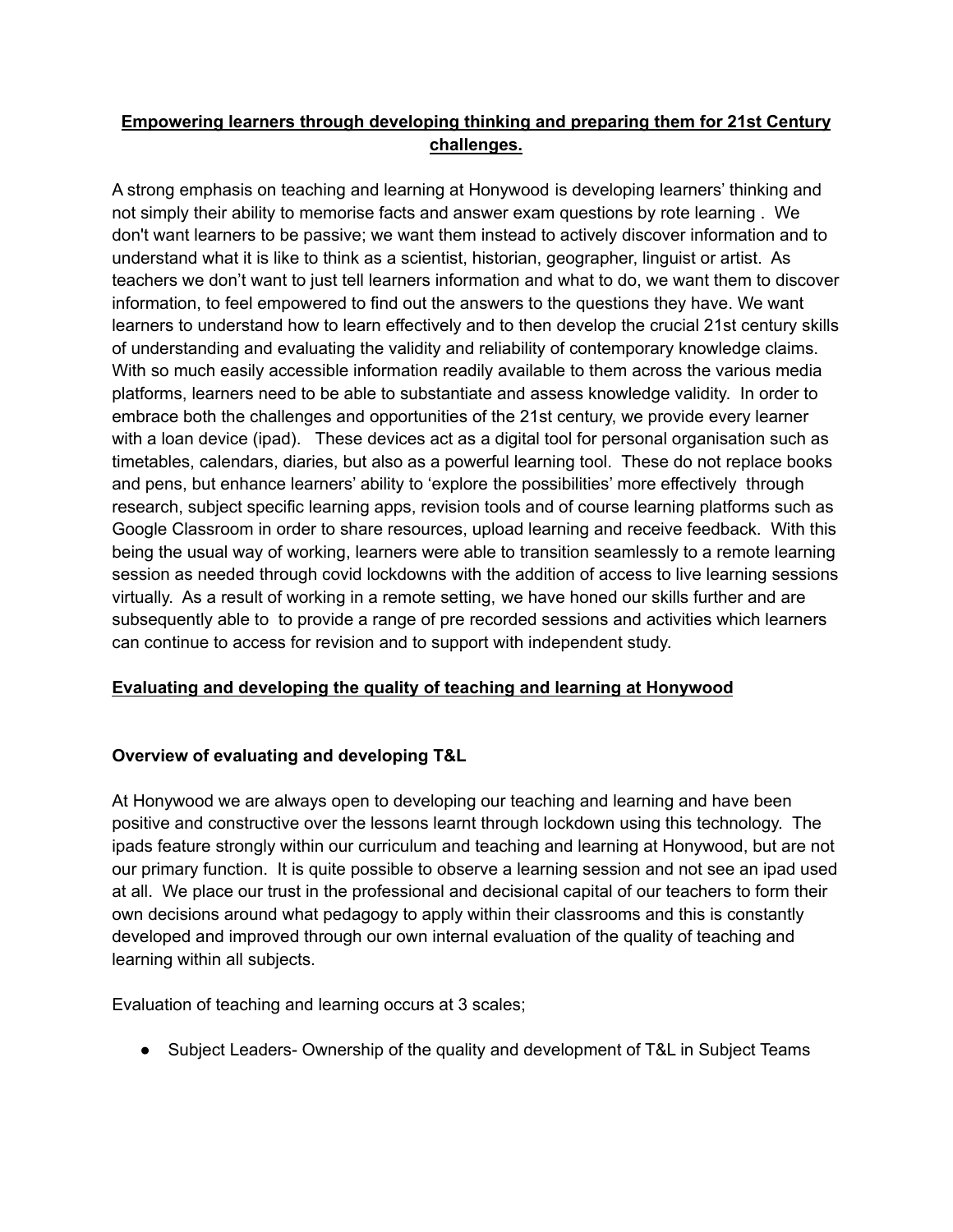- Leadership Team- QA and supporting Subject Leaders with evaluating the quality of T&L in Subject Teams
- External Challenge Partners- QA and supporting LT and SLs in evaluating the quality of T&L across the school

### **Empowering Middle Leaders**

Middle Leaders are the operational backbone of the organisation and developing and supporting this group of staff has been crucial in developing T&L. We talk about 'ownership' a lot at Honywood and have developed our middle leaders to lead their teams in this manner, sometimes adopting a 'decentralized' command approach. This ensures all members of all teams across the school are valued and they are trusted. As one of our core values, trust is within every aspect of staff learning. Each year there is a theme for staff learning around which training is framed collectively as a whole school. In addition to this, Middle Leaders are trusted to take further ownership in creating a more bespoke plan for CPD which is pertinent to the needs of the individuals within their team. This focus forms part of the Thursday CPD programme and Subject Leaders will choose from one of three strands.

- Curriculum development
- Teaching and learning
- Developing subject excellence.

Our subject leaders regularly conduct learning walks to evaluate the quality of learning and teaching in their teams, providing them timely feedback to teachers which is then used by individuals and teams to drive forward teaching and learning. Subject leaders identify areas for development which are then addressed within subject based training on the Thursday Staff Learning programme. Subject leaders develop their teams by focusing on 1 of the 3 possible strands for Thursday workshops as listed above.

Subject leaders are subscribed to professional associations within their subject area and this is used to continually develop the subject knowledge of teachers in order to be able to plan and deliver their subject at the highest level. Where subject leaders feel more bespoke, individual support is needed for individual teachers in their teams then they can utilise SLE support from across the Saffron Academy Trust or teachers may take part in a coaching programme which is run by specialist T&L coaches in the school. Another approach we take to continually evaluate and develop teaching and learning at Honywood is the use of IRIS Connect software. This platform allows us to film learning sessions, first for self-reflection and secondly shared with relevant colleagues such as a T&L coach to analyse the session and identify areas for development.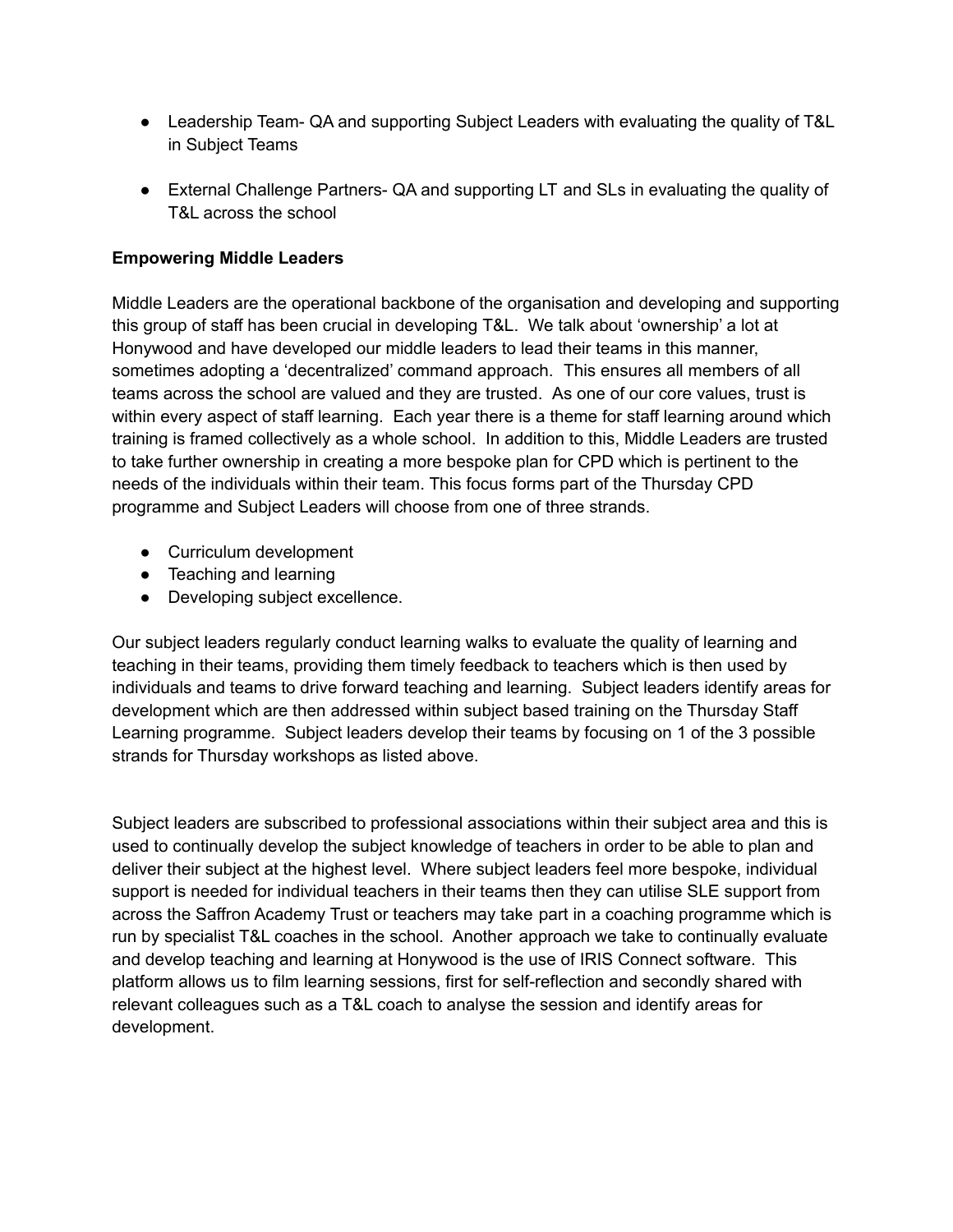# **Action Research- Think Tanks**

T&L Think Tanks meet every two weeks and conduct action research around a specific whole school T&L priority.

The focus for 2021-22 will be 'Raising Expectations' and the 4 Think Tanks are;

- Inspire Curiosity, awe and wonder (Establishing the Conditions)
- Introducing new material (Building the knowledge structure)
- Developing responsive teaching methods to master knowledge (Building the knowledge structure)
- Develop Critical-thinking and self-regulation (Exploring the possibilities)

Think Tanks are led by Middle Leaders and members of the T&L Coaching Team and involve a mixture of academic reading, action research and collaborative coaching. Teachers will trial ideas and use IRIS Connect to film parts of sessions which the Think Tanks can then view and critique together in order to develop best practice. Coaching is built into the framework of how the Think Tanks operate. During the Spring and Summer terms, Think Tanks provide a whole school training session to showcase findings and to suggest some useful strategies for all teaching staff. This is also filmed and shared on our staff learning website for all teachers to access and use at any point to contribute towards their CPD.

### **Teaching and Learning Performance Review Targets**

During the annual appraisal process, teachers are all expected to have taken part in a number of CPD opportunities to develop their practice around teaching and learning. We offer this through a 'CPD Pick & Mix' menu. Examples include being part of a coaching trio observing and analysing each other's teaching and then developing a key target from this, or perhaps using IRIS connect to film a session and critique it, then again setting targets to improve in the next observation. So Teaching and Learning targets are central to our annual performance review process and there are two mid year points at which progress towards these targets are evidenced and evaluated.

### **Coaching Programme**

At Honywood we have a team of designated coaches who have received training through the Saffron Academy Trust. These coaches receive regular top-up training to keep their knowledge sharp and up to date. All NQTs are designated a coach and wider staff are all able to ask for coaching if they would like it. Coaches utilise IRIS connect to support with T&L specific coaching and are currently working towards a more instructional coaching model.